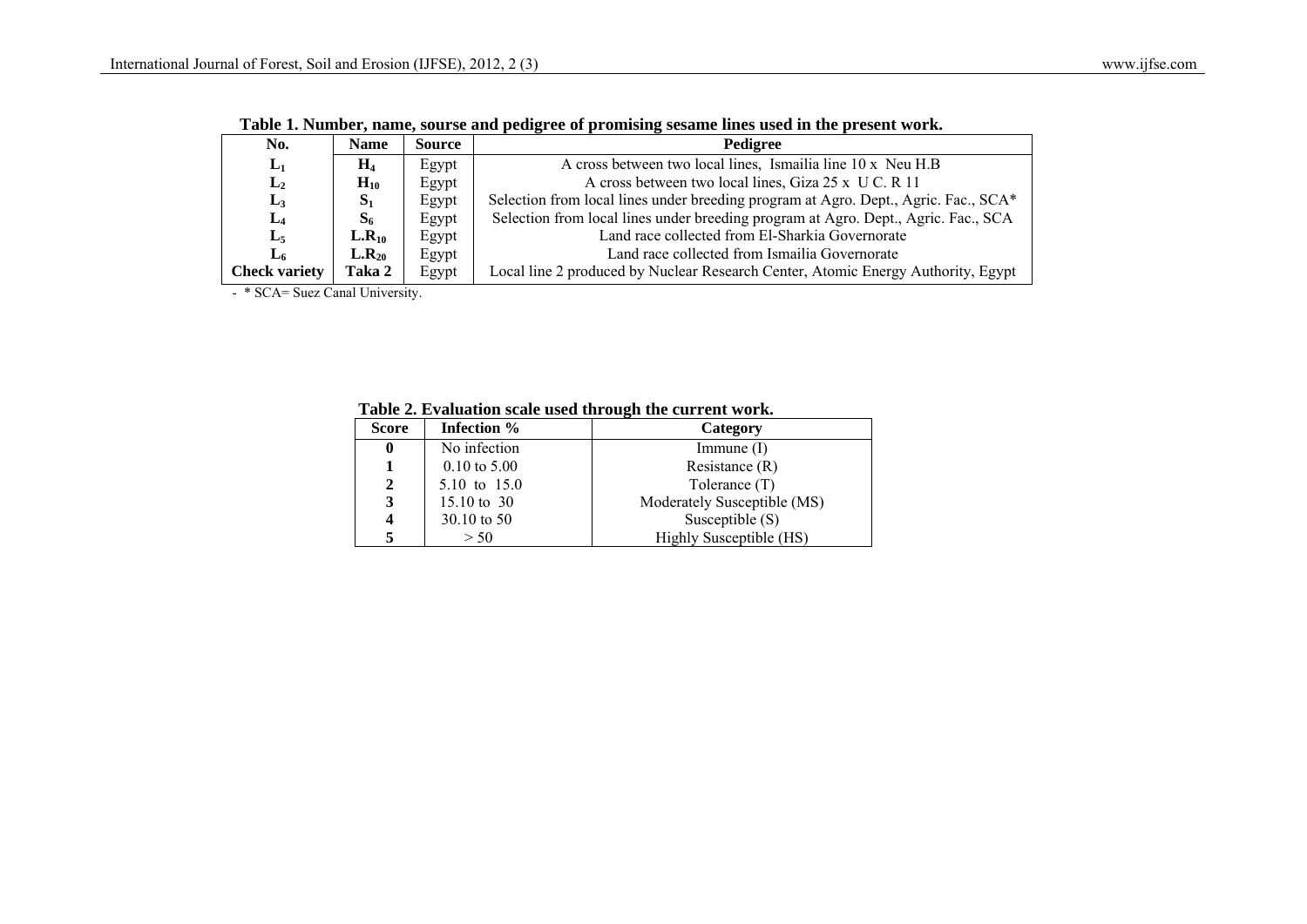|     | Promising            |        | 0         | 0<br><b>Fusarium oxysporum (FOS)</b> | -<br>$\sim$  |       |                               | Macrophomina phaseolina (MPH) |           | Rhiozoctonia solani (RHS)         |                   |       |           |  |  |  |
|-----|----------------------|--------|-----------|--------------------------------------|--------------|-------|-------------------------------|-------------------------------|-----------|-----------------------------------|-------------------|-------|-----------|--|--|--|
| No. | sesame lines         | 2009   |           | 2010                                 |              | 2009  |                               | 2010                          |           | 2009                              |                   |       | 2010      |  |  |  |
|     |                      | Mean % | Category  | Mean %                               | Category     |       | Mean % Category               | Mean %                        | Category  | Mean %                            | Category   Mean % |       | Category  |  |  |  |
|     |                      |        |           |                                      |              |       |                               |                               |           | <b>Non-inoculation conditions</b> |                   |       |           |  |  |  |
|     | $H_4$                | 50.06  | HS        | 39.98                                | S            | 23.11 | MS                            | 15.81                         | <b>MS</b> | 21.35                             | MS                | 18.22 | MS        |  |  |  |
|     | $H_{10}$             | 29.49  | MS        | 18.27                                | MS           | 41.79 | S                             | 37.19                         | S         | 34.79                             | S                 | 29.19 | MS        |  |  |  |
|     | $S_1$                | 3.30   | R         | 4.26                                 | R            | 15.00 |                               | 10.19                         | T         | 14.40                             |                   | 13.10 | T         |  |  |  |
|     | $S_6$                | 14.08  | T         | 13.98                                | T            | 11.13 | T.                            | 15.12                         | <b>MS</b> | 13.52                             |                   | 15.92 | MS        |  |  |  |
|     | L.R $_{10}$          | 28.29  | <b>MS</b> | 19.80                                | <b>MS</b>    | 15.12 | <b>MS</b>                     | 10.22                         |           | 14.19                             |                   | 13.09 |           |  |  |  |
| 6   | L.R $_{20}$          | 35.13  | S         | 31.62                                | S            | 30.12 | S                             | 38.43                         | S         | 31.71                             | S                 | 34.14 | ${\bf S}$ |  |  |  |
|     | Taka 2               | 3.20   | R         | 3.40                                 | R            | 4.50  | R                             | 4.90                          | R         | 4.10                              | R                 | 3.94  | R         |  |  |  |
|     |                      |        |           |                                      |              |       | <b>Inoculation conditions</b> |                               |           |                                   |                   |       |           |  |  |  |
|     | $H_4$                | 18.03  | MS        | 14.11                                | $\mathbf{T}$ | 8.10  |                               | R<br>4.91                     |           | 4.05                              | R                 | 4.29  | R         |  |  |  |
|     | $H_{10}$             | 11.10  |           | 8.21                                 |              | 21.00 | <b>MS</b>                     | 17.10                         | <b>MS</b> | 14.89                             | S                 | 5.14  |           |  |  |  |
|     | $S_1$                | 0.50   | R         | 0.96                                 | R            | 2.50  | R                             | 3.11                          | R         | 5.01                              |                   | 5.10  |           |  |  |  |
|     | $S_6$                | 3.02   |           | 4.08                                 | R            | 3.18  | R                             | 4.20                          | R         | 2.54                              |                   | 3.94  |           |  |  |  |
|     | L.R $_{10}$          | 11.21  | m.        | 5.90                                 |              | 4.19  | R                             | 2.12                          | T         | 3.29                              |                   | 2.50  |           |  |  |  |
| 6   | L.R $_{20}$          | 14.10  | m.        | 10.11                                |              | 5.10  |                               | 9.13                          | T         | 8.72                              | S                 | 11.11 |           |  |  |  |
|     | Taka 2               | 0.80   | R         | 0.70                                 | R            | 0.80  | R                             | 1.01                          | R         | 1.01                              | R                 | 0.90  | R         |  |  |  |
|     | <b>LSD</b><br>(0.05) | 3.875  |           | 3.392                                |              | 3.284 |                               | 3.393                         |           | 3.053                             |                   | 2.967 |           |  |  |  |
|     | $LSD$ $(0.01)$       | 5.871  |           | 5.139                                |              | 4.976 |                               | 5.140                         |           | 4.625                             |                   | 4.495 |           |  |  |  |

**Table 3. Infection percentage of** *Fusarium oxysporum* **(FOS),** *Macrophomina phaseolina* **(MPH) and** *Rhiozoctonia solani* **(RHS) pathogens under noninoculation conditions for promising sesame lines growing through seasons of 2009 and 2010.** 

 $R =$  resistant, T = Tolerance, MS = moderately susceptible, S = susceptible and HS = Highly susceptible.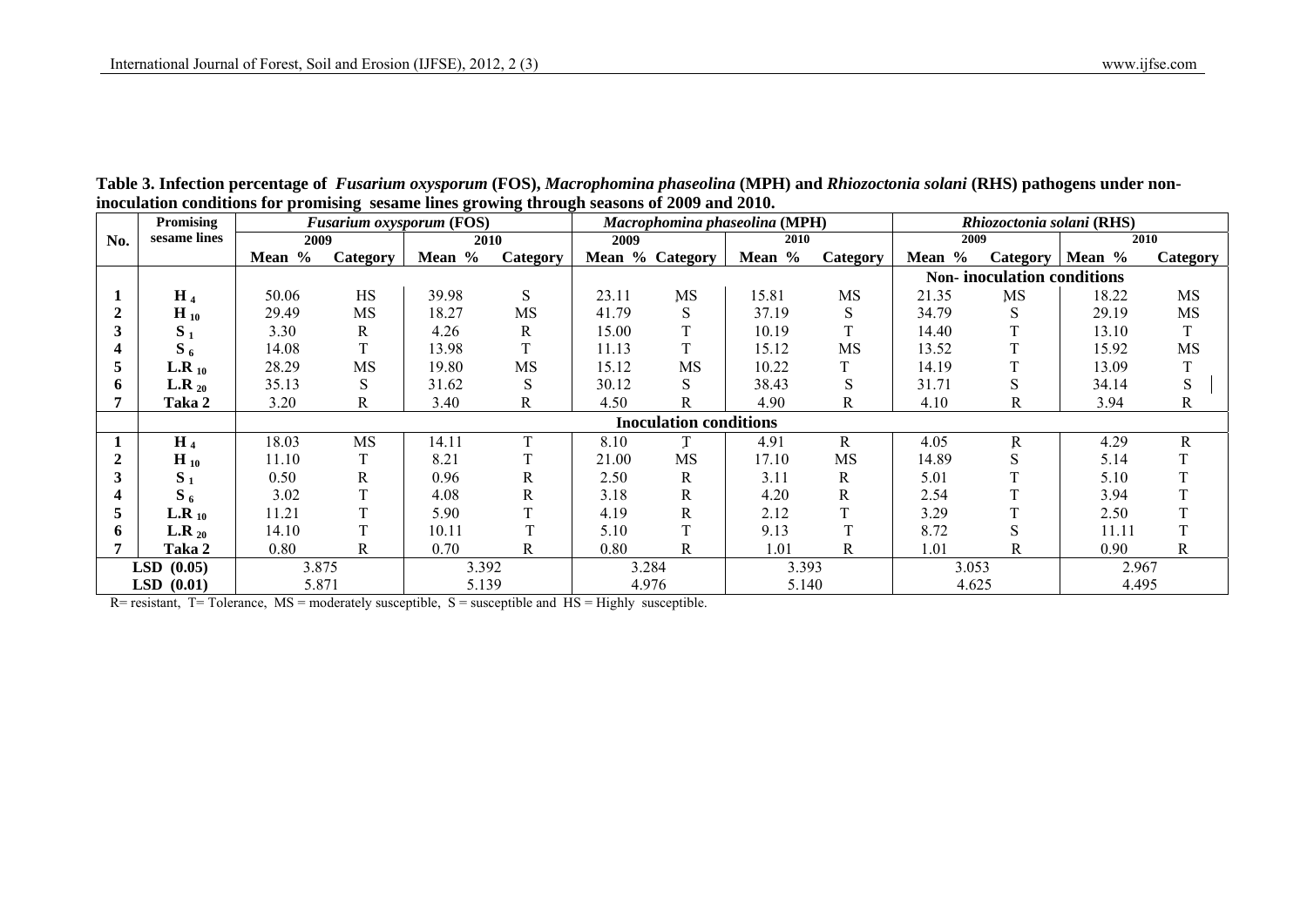| Source of<br>variance | df                      | Days to 50<br>% flowering<br>(days) | <b>Maturity date</b><br>(days) | <b>Plant height</b><br>(cm) | <b>Height of first</b><br>fruiting branch<br>(cm) | No. of<br>branches/plant        | No. of capsules/<br>plant | <b>1000-seed</b><br>weight $(g)$ | Seed yield/<br>plant(g) | Oil seed<br>content |
|-----------------------|-------------------------|-------------------------------------|--------------------------------|-----------------------------|---------------------------------------------------|---------------------------------|---------------------------|----------------------------------|-------------------------|---------------------|
|                       |                         |                                     |                                |                             |                                                   | <b>Fusarium oxysporum (FOS)</b> |                           |                                  |                         |                     |
| Year $(y)$            | 1                       | $101.32$ **                         | $197.28$ **                    | 590.38 **                   | 2.29                                              | 0.13                            | $9.85*$                   | $19.39*$                         | 49.93 *                 | $140.15**$          |
| Replic. $x(y)$        | 3                       | 1.97                                | 2.87                           | 10.97                       | 5.67                                              | 0.45                            | 13.95                     | 3.13                             | 0.66                    | 2.90                |
| Inoculation (i)       | $\mathbf{1}$            | $19.87*$                            | 28.17**                        | 716.35**                    | 109.18 **                                         | 49.21 **                        | $241.41**$                | $2.41**$                         | $32.23*$                | $27.27**$           |
| $y \times i$          |                         | $10.02**$                           | $14.39**$                      | 26.32                       | 2.16                                              | 0.15                            | 3.13                      | 34.19*                           | 6.77                    | 24.17               |
| Error 1               | 4                       | 0.29                                | 0.49                           | 67.45                       | 0.46                                              | 0.48                            | 1.99                      | 2.91                             | 2.70                    | 0.59                |
| Psl                   | 6                       | 158.35 **                           | 226 **                         | 234.35**                    | 3.64                                              | $2.34*$                         | $17.97**$                 | $129.12**$                       | 73.23 **                | 239.02 **           |
| y x Psl               | 6                       | $7.98**$                            | $17.29**$                      | 138.67*                     | 2.01                                              | $1.13*$                         | 0.88                      | 2.89                             | 4.08                    | $15.89*$            |
| i x Psl               | 6                       | 1.12                                | 2.74                           | 16.54                       | 0.91                                              | 0.09                            | 3.46                      | 1.46                             | 2.06                    | 2.77                |
| y x i x Psl           | 6                       | 0.60                                | 0.99                           | 21.13                       | 2.18                                              | 0.11                            | 0.62                      | 0.56                             | 0.62                    | 1.44                |
| Error 2               | 48                      | 1.18                                | 2.09                           | 43.21                       | 1.94                                              | 0.21                            | 5.61                      | 3.04                             | 2.44                    | 2.09                |
|                       |                         |                                     |                                |                             | Macrophomina phaseolina (MPH)                     |                                 |                           |                                  |                         |                     |
| Year $(y)$            | 1                       | $130.25$ **                         | 201.58 **                      | $637.31$ **                 | 2.22                                              | $0.31*$                         | $8.45*$                   | $21.58*$                         | $51.05*$                | $149.10**$          |
| Replic. x y           | $\overline{\mathbf{4}}$ | 2.43                                | 2.98                           | 15.92                       | 4.27                                              | 0.61                            | 10.58                     | 2.94                             | 0.49                    | 2.41                |
| Inoculation (i)       | 1                       | $21.23$ **                          | $31.04$ **                     | 786.41**                    | $100.10**$                                        | $63.01**$                       | 233.12**                  | $2.01**$                         | 29.48*                  | 32.25 **            |
| y xi                  |                         | 14.97                               | $17.10**$                      | 32.33                       | 1.76                                              | 0.11                            | 3.73                      | 37.14*                           | 5.29                    | 29.07               |
| Error 1               | $\overline{\mathbf{4}}$ | 0.51                                | 0.69                           | 71.05                       | 0.96                                              | 0.48                            | 1.77                      | 2.99                             | 2.43                    | 0.53                |
| Psl                   | 6                       | $219.12**$                          | $239**$                        | 264.03**                    | 2.84                                              | $1.21 *$                        | 14.99 **                  | 134.21**                         | $80.01**$               | 220.04**            |
| y x Psl               | 6                       | $13.87*$                            | $19.22**$                      | 149.97*                     | 1.41                                              | 0.20                            | 1.01                      | 2.79                             | 4.97                    | 16.80*              |
| i x Psl               | 6                       | 2.17                                | 2.98                           | 19.59                       | 1.09                                              | 0.14                            | 3.16                      | 1.42                             | 2.46                    | 2.90                |
| y xi x Psl            | 6                       | 1.14                                | 1.29                           | 31.11                       | 2.01                                              | 0.19                            | 0.42                      | 0.61                             | 0.74                    | 1.45                |
| Error <sub>2</sub>    | 48                      | 2.01                                | 2.59                           | 50.02                       | 1.80                                              | 0.28                            | 6.89                      | 3.41                             | 2.94                    | 2.14                |
|                       |                         |                                     |                                |                             |                                                   | Rhiozoctonia solani (RHS)       |                           |                                  |                         |                     |
| Year $(y)$            | 1                       | 144.56 **                           | 191.68 **                      | 597.11 **                   | 2.92                                              | 0.27                            | $7.75*$                   | 18.11*                           | 45.64 *                 | $177.11$ **         |
| Replic. x y           | 4                       | 2.01                                | 2.91                           | 17.02                       | 6.11                                              | 0.50                            | 11.08                     | 2.57                             | 0.71                    | 2.49                |
| Inoculation (i)       | 1                       | $27.51$ **                          | $36.11**$                      | 669.51**                    | $120.12**$                                        | 43.91 **                        | 223.90**                  | $3.00**$                         | 35.84 *                 | $40.20**$           |
| y x i                 | 1                       | 18.41**                             | $22.19**$                      | 28.38                       | 2.16                                              | 0.20                            | 4.13                      | 41.05*                           | 5.81                    | 21.09               |
| Error 1               | $\boldsymbol{4}$        | 0.49                                | 0.81                           | 60.07                       | 1.36                                              | 0.39                            | 2.27                      | 2.67                             | 2.19                    | 0.57                |
| Psl                   | 6                       | $241.32**$                          | $257**$                        | 204.33**                    | 3.04                                              | $3.28**$                        | $19.91**$                 | 130.58**                         | 69.94 **                | 241.00**            |
| y x Psl               | 6                       | $16.59**$                           | $23.32**$                      | 136.38*                     | 2.44                                              | 0.17                            | 1.08                      | 2.97                             | 5.01                    | $19.10*$            |
| i x Psl               | 6                       | 2.04                                | 3.18                           | 14.41                       | 2.01                                              | 0.22                            | 3.86                      | 1.51                             | 2.76                    | 2.34                |
| y xi x Psl            | 6                       | 1.77                                | 1.89                           | 35.02                       | 1.71                                              | 0.30                            | 0.81                      | 0.47                             | 0.92                    | 1.49                |
| Error 2               | 48                      | 2.46                                | 2.97                           | 42.00                       | 1.74                                              | 0.12                            | 8.04                      | 3.71                             | 2.57                    | 2.10                |

## **Table 4. Source of variation, degree of freedom (df) and mean squares of studied characters for inoculated and non-inoculated promising sesame lines grown in seasons 2009-2010 through infection by FOS, MPH and RHS.**

1 - Psl = Promising sesame lines

2- \*,\*\* Significant at the 0.05 and 0.01 probability levels, respectively.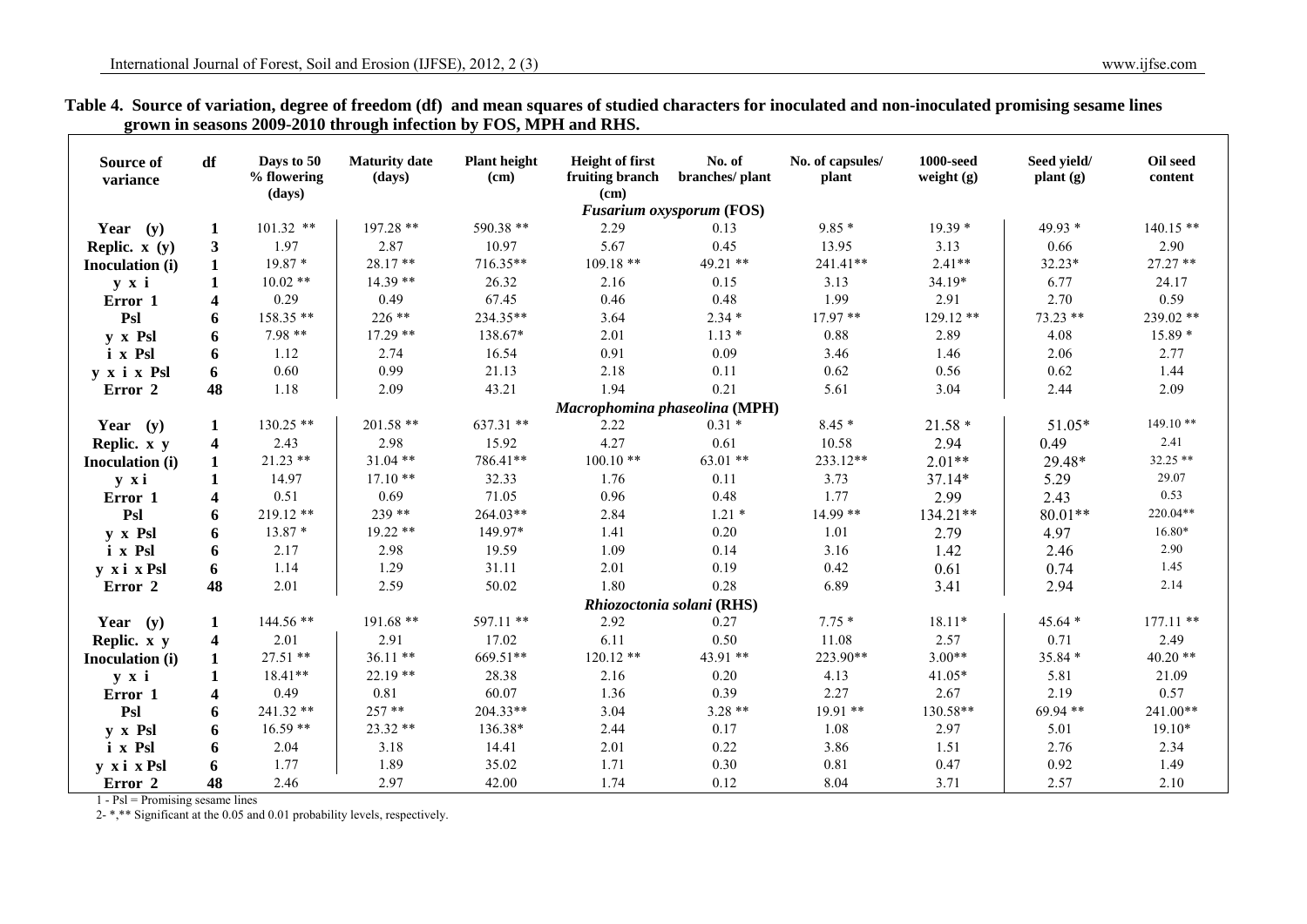|                   |         |            |        |         | 2009       |        |         |            |                             |                              |            | 2010   |         |            |        |         |            |        |
|-------------------|---------|------------|--------|---------|------------|--------|---------|------------|-----------------------------|------------------------------|------------|--------|---------|------------|--------|---------|------------|--------|
| <b>Promi-sing</b> |         | <b>FOS</b> |        |         | <b>MPH</b> |        |         | <b>RHS</b> |                             |                              | <b>FOS</b> |        |         | <b>MPH</b> |        |         | <b>RHS</b> |        |
| sesame            | Non-In. | Inoc.      | Mean   | Non-In. | Inoc.      | Mean   | Non-In. | Inoc.      | Mean                        | Non-In.                      | Inoc.      | Mean   | Non-In. | Inoc.      | Mean   | Non-In. | Inoc.      | Mean   |
| lines             |         |            |        |         |            |        |         |            |                             | Days to 50% flowering (days) |            |        |         |            |        |         |            |        |
| H <sub>4</sub>    | 54.21   | 51.33      | 52.77  | 53.24   | 50.13      | 51.69  | 53.89   | 49.86      | 51.88                       | 55.27                        | 52.32      | 53.79  | 53.78   | 50.52      | 52.15  | 53.49   | 50.66      | 52.08  |
| $H_{10}$          | 53.02   | 49.80      | 51.41  | 52.52   | 49.03      | 50.78  | 53.04   | 48.55      | 50.79                       | 52.92                        | 50.03      | 51.48  | 52.41   | 49.82      | 51.12  | 53.11   | 50.01      | 51.56  |
| $S_1$             | 48.09   | 45.11      | 46.60  | 49.01   | 46.21      | 49.61  | 48.13   | 46.11      | 47.12                       | 48.24                        | 45.18      | 46.71  | 49.14   | 45.64      | 47.39  | 48.07   | 46.23      | 47.15  |
| $S_6$             | 49.87   | 44.88      | 44.75  | 48.08   | 45.01      | 46.55  | 47.54   | 44.59      | 46.22                       | 49.42                        | 45.03      | 47.23  | 48.23   | 44.41      | 46.32  | 47.11   | 45.12      | 46.12  |
| $L.R_{10}$        | 50.68   | 48.60      | 49.37  | 50.20   | 48.48      | 49.34  | 50.89   | 47.78      | 49.34                       | 50.98                        | 48.08      | 49.53  | 51.29   | 48.99      | 50.14  | 51.01   | 49.03      | 50.02  |
| L.R $_{20}$       | 51.06   | 50.01      | 50.54  | 51.39   | 49.41      | 50.04  | 52.38   | 49.88      | 51.13                       | 50.16                        | 47.85      | 49.01  | 51.09   | 48.01      | 49.55  | 52.07   | 48.32      | 50.20  |
| Taka 2            | 50.04   | 48.38      | 49.21  | 50.50   | 49.23      | 49.87  | 50.97   | 47.91      | 49.44                       | 50.26                        | 48.01      | 49.14  | 50.67   | 48.79      | 49.73  | 49.68   | 47.50      | 48.62  |
| Mean              | 50.99   | 48.30      | 49.24  | 50.71   | 48.21      | 49.70  | 50.98   | 47.81      | 49.42                       | 50.04                        | 48.07      | 49.56  | 50.94   | 48.03      | 49.49  | 50.65   | 48.12      | 49.39  |
| L.S.D, 0.05       |         | 1.44       |        |         | 1.23       |        |         | 1.35       |                             |                              | 1.45       |        |         | 1.32       |        |         | 1.38       |        |
|                   |         |            |        |         |            |        |         |            | <b>Maturity date (days)</b> |                              |            |        |         |            |        |         |            |        |
| H <sub>4</sub>    | 125.32  | 121.14     | 123.23 | 123.98  | 120.07     | 122.03 | 126.32  | 122.14     | 124.23                      | 123.22                       | 119.92     | 121.57 | 125.18  | 120.77     | 122.98 | 127.12  | 121.88     | 124.50 |
| $H_{10}$          | 123.21  | 118.79     | 121.00 | 123.01  | 119.42     | 121.22 | 123.98  | 121.01     | 122.50                      | 124.02                       | 118.73     | 121.38 | 123.58  | 119.59     | 121.59 | 124.38  | 120.44     | 122.41 |
| $S_1$             | 115.20  | 111.40     | 113.30 | 116.89  | 112.80     | 114.85 | 112.30  | 108.89     | 110.60                      | 113.59                       | 110.09     | 111.84 | 114.81  | 108.21     | 111.51 | 111.48  | 107.54     | 109.51 |
| $S_6$             | 109.28  | 105.88     | 107.58 | 110.32  | 107.35     | 108.84 | 107.01  | 103.51     | 105.26                      | 109.88                       | 105.47     | 107.68 | 110.48  | 104.74     | 107.61 | 106.22  | 102.98     | 104.60 |
| L.R $_{10}$       | 120.31  | 119.21     | 119.76 | 121.03  | 118.43     | 119.73 | 124.32  | 119.12     | 121.72                      | 120.89                       | 120.00     | 120.45 | 119.84  | 117.12     | 118.48 | 123.02  | 119.01     | 121.02 |
| L.R $_{20}$       | 118.21  | 114.01     | 116.11 | 117.09  | 113.75     | 115.42 | 115.30  | 111.11     | 113.21                      | 116.29                       | 112.23     | 114.26 | 117.49  | 111.57     | 114.53 | 115.52  | 112.01     | 113.77 |
| Taka 2            | 116.84  | 115.87     | 116.36 | 117.05  | 116.23     | 116.64 | 115.97  | 114.86     | 115.42                      | 115.89                       | 115.77     | 115.83 | 116.01  | 116.85     | 116.43 | 112.07  | 114.89     | 113.48 |
| Mean              | 118.34  | 115.19     | 116.76 | 118.48  | 115.44     | 116.96 | 117.89  | 114.37     | 116.13                      | 117.68                       | 114.55     | 116.14 | 118.20  | 114.12     | 116.16 | 117.12  | 114.11     | 115.61 |
| L.S.D, 0.05       |         | 2.13       |        |         | 1.97       |        |         | 2.45       |                             |                              | 2.15       |        |         | 2.18       |        |         | 2.55       |        |
|                   |         |            |        |         |            |        |         |            | Plant height (cm)           |                              |            |        |         |            |        |         |            |        |
| H $_4$            | 147.21  | 149.99     | 148.60 | 149.29  | 150.11     | 149.70 | 144.29  | 146.26     | 145.28                      | 150.20                       | 153.31     | 151.76 | 148.20  | 149.99     | 149.10 | 147.21  | 150.49     | 148.85 |
| $H_{10}$          | 143.21  | 144.75     | 143.98 | 141.33  | 143.35     | 142.34 | 143.35  | 147.25     | 145.30                      | 144.33                       | 149.39     | 146.89 | 143.28  | 147.20     | 145.24 | 144.05  | 146.45     | 145.25 |
| S <sub>1</sub>    | 134.32  | 138.40     | 136.36 | 130.14  | 136.23     | 133.19 | 127.34  | 132.30     | 129.82                      | 132.24                       | 137.44     | 134.84 | 130.89  | 135.87     | 133.38 | 128.04  | 132.84     | 130.44 |
| $\overline{S_6}$  | 132.69  | 135.08     | 133.89 | 128.38  | 131.98     | 130.18 | 124.04  | 129.04     | 126.54                      | 127.34                       | 129.99     | 128.67 | 127.80  | 131.10     | 129.45 | 123.94  | 127.82     | 125.88 |
| L.R $_{10}$       | 140.30  | 143.00     | 141.65 | 139.12  | 139.99     | 139.56 | 135.19  | 138.34     | 136.77                      | 141.25                       | 144.11     | 142.68 | 138.81  | 141.85     | 140.33 | 133.99  | 138.08     | 136.04 |
| L.R $_{20}$       | 144.32  | 148.30     | 146.30 | 145.02  | 148.17     | 146.60 | 145.49  | 148.29     | 146.89                      | 144.00                       | 147.02     | 145.51 | 141.09  | 143.32     | 142.21 | 147.01  | 149.25     | 148.13 |
| Taka 2            | 130.25  | 141.35     | 135.80 | 133.52  | 140.32     | 136.92 | 134.25  | 139.89     | 137.07                      | 135.34                       | 140.55     | 137.95 | 138.04  | 143.04     | 140.54 | 139.45  | 142.67     | 141.06 |
| Mean              | 138.90  | 142.98     | 140.94 | 138.11  | 141.45     | 139.78 | 136.28  | 140.19     | 138.24                      | 139.24                       | 143.12     | 141.19 | 138.30  | 141.77     | 140.04 | 137.67  | 141.08     | 139.38 |
| L.S.D, 0.05       |         | 2.23       |        |         | 2.46       |        |         | 2.62       |                             |                              | 2.60       |        |         | 2.40       |        |         | 2.76       |        |

| Table 5. Days to 50% flowering (days), maturity date(days) and plant height (cm) under inoculated and non-inoculated promising sesame lines grown in seasons during |
|---------------------------------------------------------------------------------------------------------------------------------------------------------------------|
| 2009-2010.                                                                                                                                                          |

1 *-* FOS*= Fusarium oxysporum* f. sp. *sesami*, MPH*= Macrophomina phaseolina* and RHS *Rhiozoctonia solani.*

2 - Means followed by the same letter(s) and column(s) are not significantly different at  $P = 0.05$  level.

3 - Non- In.= non-inoculated, Inoc.= inoculated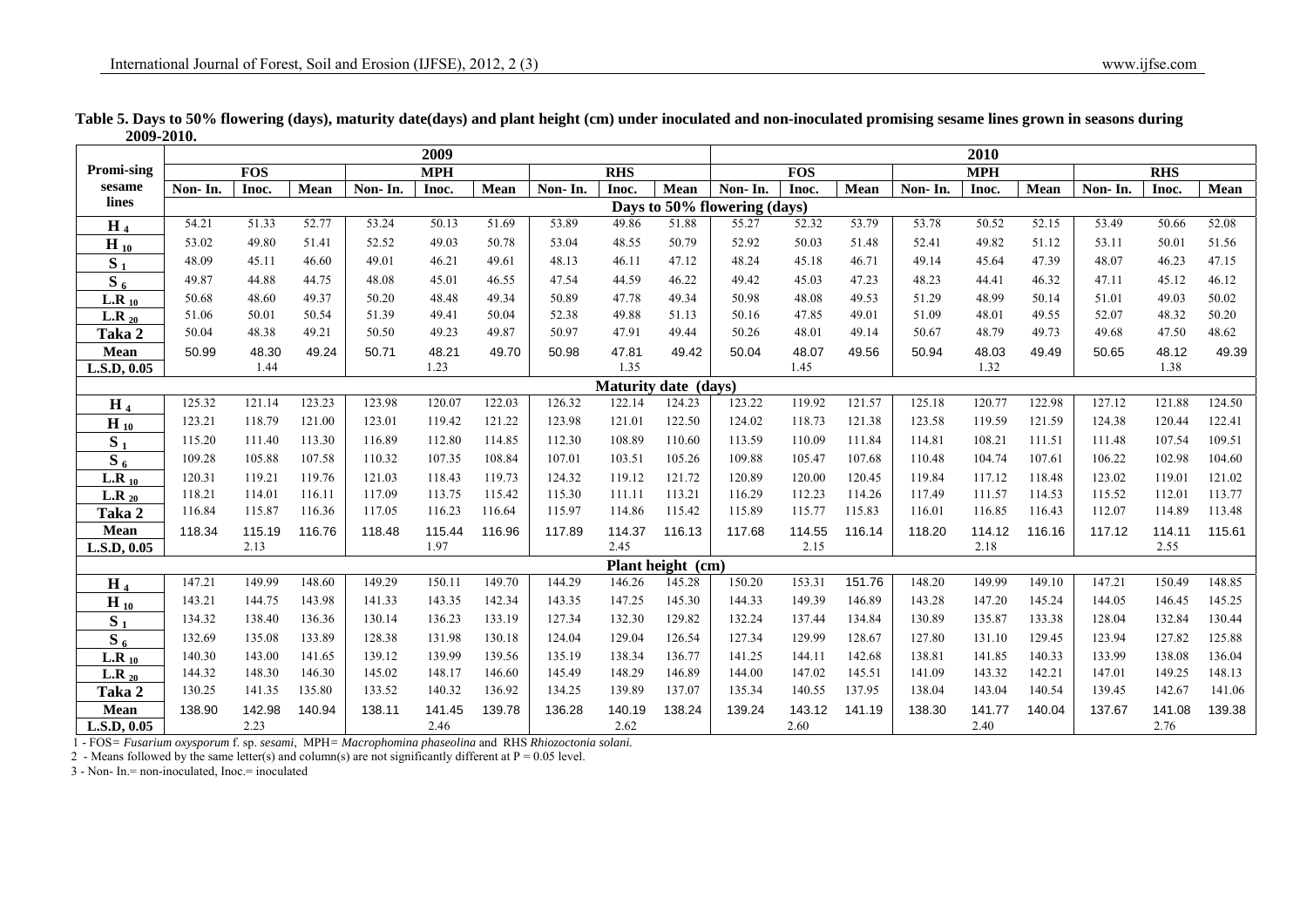|                                     |         |            |       |         | 2009       |       |         |            | 2010           |                                      |            |       |         |            |       |         |            |       |
|-------------------------------------|---------|------------|-------|---------|------------|-------|---------|------------|----------------|--------------------------------------|------------|-------|---------|------------|-------|---------|------------|-------|
| Promi-sing                          |         | <b>FOS</b> |       |         | <b>MPH</b> |       |         | <b>RHS</b> |                |                                      | <b>FOS</b> |       |         | <b>MPH</b> |       |         | <b>RHS</b> |       |
| sesame                              | Non-In. | Inoc.      | Mean  | Non-In. | Inoc.      | Mean  | Non-In. | Inoc.      | Mean           | Non-In.                              | Inoc.      | Mean  | Non-In. | Inoc.      | Mean  | Non-In. | Inoc.      | Mean  |
| lines                               |         |            |       |         |            |       |         |            |                | Height of first fruiting branch (cm) |            |       |         |            |       |         |            |       |
| H <sub>4</sub>                      | 10.35   | 11.95      | 11.15 | 13.35   | 13.86      | 13.61 | 11.40   | 11.36      | 11.38          | 12.15                                | 12.86      | 12.51 | 13.95   | 13.91      | 13.93 | 12.16   | 12.84      | 12.50 |
| $H_{10}$                            | 12.35   | 12.99      | 12.67 | 12.68   | 12.97      | 12.83 | 13.20   | 13.48      | 13.34          | 13.23                                | 14.73      | 13.98 | 12.89   | 13.84      | 13.37 | 15.28   | 15.98      | 15.63 |
| $S_1$                               | 7.69    | 7.16       | 7.43  | 8.20    | 8.89       | 8.55  | 5.98    | 6.48       | 6.23           | 6.59                                 | 6.97       | 6.78  | 8.29    | 8.79       | 8.54  | 5.18    | 6.78       | 5.98  |
| $\overline{S_6}$                    | 7.20    | 6.94       | 7.07  | 6.98    | 7.01       | 6.99  | 6.48    | 6.03       | 6.26           | 7.06                                 | 6.65       | 6.86  | 6.81    | 7.00       | 6.91  | 6.61    | 5.91       | 6.26  |
| $L.R_{10}$                          | 8.30    | 10.11      | 9.21  | 9.23    | 9.95       | 9.59  | 10.01   | 10.89      | 10.45          | 8.79                                 | 9.78       | 9.29  | 10.85   | 10.98      | 10.92 | 10.52   | 10.82      | 10.67 |
| L.R $_{20}$                         | 6.35    | 7.19       | 6.77  | 7.35    | 7.65       | 7.50  | 6.32    | 6.87       | 6.60           | 7.85                                 | 8.05       | 7.95  | 7.89    | 7.99       | 7.94  | 6.82    | 6.98       | 6.90  |
| Taka 2                              | 5.85    | 5.32       | 5.59  | 6.38    | 5.87       | 6.13  | 6.30    | 5.90       | 6.10           | 5.68                                 | 5.04       | 5.68  | 6.20    | 5.44       | 5.82  | 5.50    | 5.63       | 5.57  |
| Mean                                | 8.33    | 8.80       | 8.56  | 9.17    | 9.46       | 9.31  | 8.53    | 8.72       | 8.62           | 8.76                                 | 9.16       | 9.01  | 9.55    | 9.71       | 9.63  | 8.87    | 9.28       | 9.07  |
| L.S.D. 0.05                         |         | 1.49       |       |         | 1.57       |       |         | 1.61       |                |                                      | 1.65       |       |         | 1.65       |       |         | 1.83       |       |
| Number. of fruiting branches/ plant |         |            |       |         |            |       |         |            |                |                                      |            |       |         |            |       |         |            |       |
| H $_4$                              | 4.12    | 5.78       | 4.95  | 4.01    | 5.48       | 4.75  | 3.69    | 4.59       | 4.14           | 4.40                                 | 5.62       | 5.01  | 4.21    | 4.91       | 4.56  | 3.81    | 4.84       | 4.33  |
| $H_{10}$                            | 5.04    | 5.91       | 5.48  | 4.87    | 5.71       | 5.79  | 4.25    | 4.78       | 4.52           | 5.11                                 | 5.42       | 5.27  | 4.90    | 4.98       | 4.94  | 4.05    | 4.46       | 4.26  |
| S <sub>1</sub>                      | 6.36    | 6.89       | 6.61  | 6.41    | 6.72       | 6.67  | 5.91    | 5.97       | 5.94           | 6.17                                 | 7.11       | 6.64  | 6.01    | 6.84       | 6.43  | 5.83    | 5.99       | 5.91  |
| $\overline{S_6}$                    | 6.80    | 6.92       | 6.86  | 6.27    | 6.57       | 6.42  | 6.31    | 6.67       | 6.49           | 6.42                                 | 6.67       | 6.55  | 6.01    | 6.55       | 6.28  | 6.41    | 6.79       | 6.60  |
| $L.R_{10}$                          | 5.43    | 5.87       | 5.65  | 5.64    | 5.96       | 5.80  | 5.06    | 5.66       | 5.36           | 4.91                                 | 4.95       | 4.93  | 4.74    | 5.32       | 5.03  | 5.26    | 5.79       | 5.53  |
| L.R $_{20}$                         | 6.04    | 6.72       | 6.38  | 6.10    | 6.79       | 6.45  | 5.48    | 5.89       | 5.69           | 6.09                                 | 6.57       | 6.33  | 5.73    | 6.41       | 6.07  | 5.48    | 5.98       | 5.73  |
| Taka 2                              | 5.89    | 6.37       | 6.13  | 6.12    | 6.74       | 6.43  | 6.03    | 6.25       | 6.14           | 5.71                                 | 6.17       | 5.94  | 6.02    | 6.54       | 6.28  | 5.73    | 6.07       | 5.90  |
| Mean                                | 5.67    | 6.35       | 6.15  | 5.63    | 6.26       | 6.04  | 5.25    | 5.69       | 5.47           | 5.54                                 | 6.07       | 5.81  | 5.37    | 5.94       | 5.66  | 5.22    | 5.73       | 5.47  |
| L.S.D. 0.05                         |         | 0.76       |       |         | 0.77       |       |         | 0.86       |                |                                      | 0.80       |       |         | 0.82       |       |         | 0.87       |       |
|                                     |         |            |       |         |            |       |         | Number of  | capsules/plant |                                      |            |       |         |            |       |         |            |       |
| $H_4$                               | 51.32   | 58.48      | 54.90 | 55.61   | 60.02      | 57.82 | 46.21   | 52.42      | 49.32          | 54.31                                | 62.33      | 58.32 | 50.63   | 60.06      | 55.34 | 41.96   | 50.52      | 46.24 |
| $H_{10}$                            | 62.32   | 69.42      | 65.87 | 60.32   | 70.23      | 65.28 | 53.64   | 62.23      | 57.94          | 58.93                                | 60.02      | 59.48 | 62.02   | 69.45      | 65.74 | 56.02   | 59.99      | 50.01 |
| S <sub>1</sub>                      | 80.36   | 86.25      | 83.31 | 84.38   | 89.42      | 86.90 | 79.03   | 82.36      | 80.70          | 78.30                                | 82.39      | 80.35 | 80.78   | 89.08      | 84.93 | 79.71   | 84.32      | 82.02 |
| $S_6$                               | 78.36   | 84.39      | 81.38 | 80.30   | 85.44      | 82.87 | 72.98   | 79.97      | 76.48          | 72.06                                | 80.45      | 76.26 | 80.02   | 86.25      | 83.14 | 70.09   | 79.75      | 74.92 |
| $L.R_{10}$                          | 67.09   | 71.01      | 69.05 | 70.14   | 76.23      | 73.19 | 67.32   | 71.25      | 69.29          | 65.01                                | 69.51      | 67.26 | 73.10   | 78.89      | 75.99 | 62.44   | 69.95      | 66.20 |
| L.R $_{20}$                         | 75.58   | 79.89      | 77.74 | 79.32   | 82.36      | 80.84 | 71.35   | 78.52      | 74.94          | 71.08                                | 78.31      | 74.70 | 72.44   | 78.98      | 75.71 | 67.33   | 74.30      | 70.82 |
| Taka 2                              | 73.21   | 78.32      | 75.77 | 70.32   | 80.15      | 75.24 | 67.98   | 82.05      | 75.02          | 70.24                                | 76.55      | 73.40 | 71.55   | 81.10      | 76.33 | 69.90   | 83.75      | 76.82 |
| Mean                                | 69.75   | 75.39      | 72.57 | 71.48   | 77.69      | 74.59 | 65.50   | 72.69      | 69.10          | 67.13                                | 72.79      | 69.97 | 70.08   | 77.69      | 73.88 | 63.92   | 71.80      | 66.72 |
| L.S.D, 0.05                         |         | 2.93       |       |         | 2.97       |       |         | 3.13       |                |                                      | 2.71       |       |         | 2.96       |       |         | 3.31       |       |

## **Table 6. Height of first fruiting branch, number of branches/ plant and number of capsules/ plant under inoculated and non-inoculated promising sesame lines grown in seasons during 2009- 2010.**

1 - FOS= *Fusarium oxysporum* f. sp. *sesami,* MPH= *Macrophomina phaseolina* and RHS= *Rhiozoctonia solani.* 

2 - Means followed by the same letter(s) and column(s) are not significantly different at  $P = 0.05$  level.

3 - Non- In.= non-inoculated, Inoc.= inoculated.